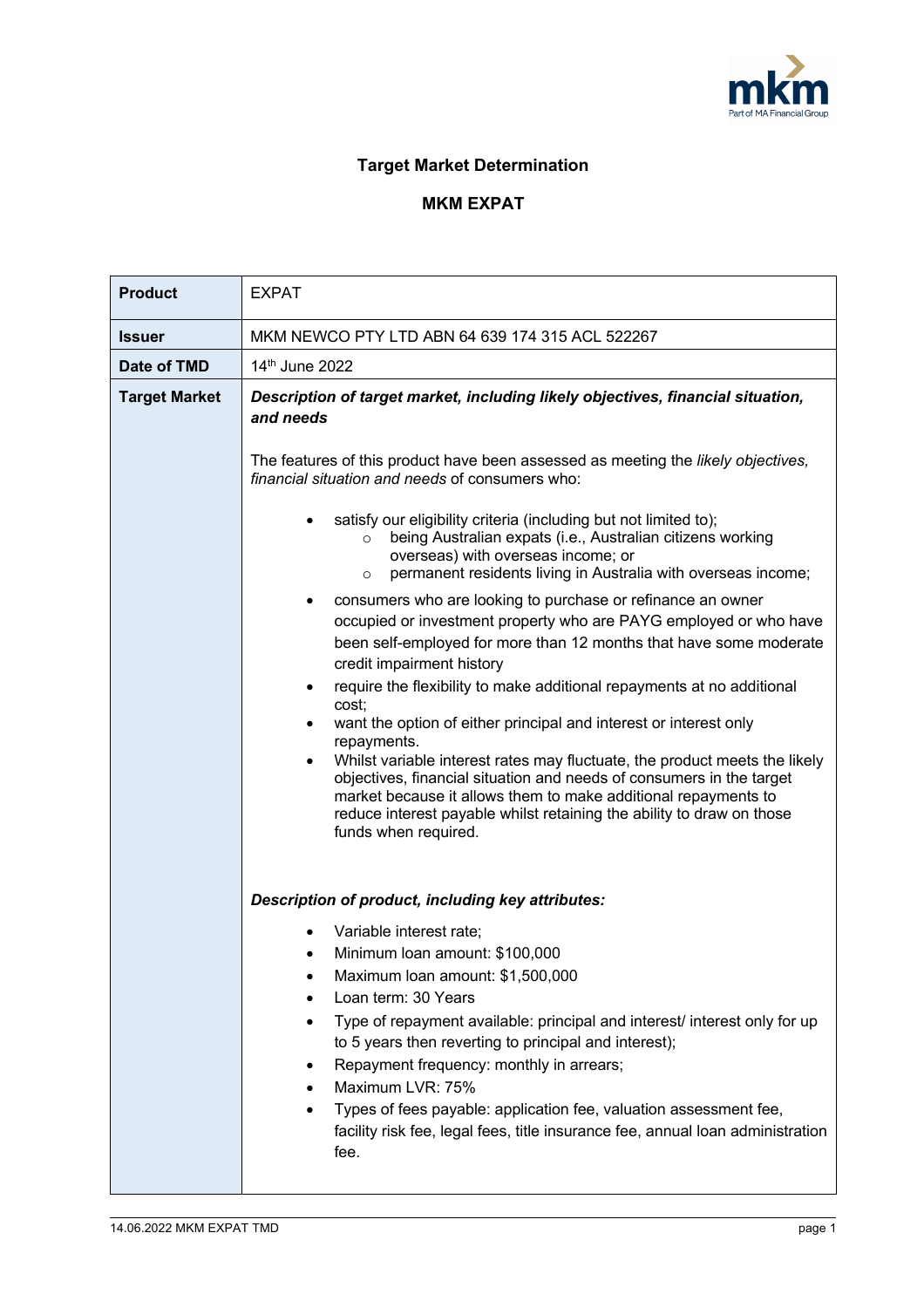

|                                          | Description of likely objectives, financial situation and needs of consumers in<br>the target market<br>This product is designed for consumers with:<br>Likely objectives: seeking flexibility to make extra repayments without a<br>fee;<br>Likely financial situation: meet the lender's credit assessment<br>requirements; regular income.<br>Likely needs: to purchase or refinance a home.<br>$\bullet$<br>Classes of consumers for whom the product is clearly unsuitable<br>This product is not suitable for consumers who:<br>do not meet the eligibility requirements;<br>are seeking the certainty of fixed repayments over the term of the loan;<br>are seeking an offset account                                                                                                                                                                             |
|------------------------------------------|--------------------------------------------------------------------------------------------------------------------------------------------------------------------------------------------------------------------------------------------------------------------------------------------------------------------------------------------------------------------------------------------------------------------------------------------------------------------------------------------------------------------------------------------------------------------------------------------------------------------------------------------------------------------------------------------------------------------------------------------------------------------------------------------------------------------------------------------------------------------------|
| <b>Distribution</b><br><b>Conditions</b> | <b>Distribution conditions</b><br>The following distribution channel and conditions have been assessed as being<br>appropriate to direct the distribution of the product to the target market:<br>Third party distributors - Mortgage Brokers subject to Best Interests Duty<br>(BID) and related obligations<br>The distribution channels and conditions are appropriate because:<br>our distributors have been adequately trained to understand their DDO<br>$\bullet$<br>obligations;<br>all applications submitted by mortgage brokers must comply with our<br>٠<br>policies and procedures, including meeting the eligibility requirements for<br>the loan;<br>mortgage brokers must be appropriately authorised; and<br>mortgage brokers are subject to a higher duty under BID to ensure that the<br>product is in the best interests of the particular consumer. |
| <b>Review</b><br><b>Triggers</b>         | The review triggers that would reasonably suggest that the TMD is no longer<br>appropriate include:<br>A significant dealing of the product to consumers outside the target market<br>٠<br>occurs;<br>A significant number of complaints are received from customers in relation<br>$\bullet$<br>to their purchase or use of the product;<br>There is a material change to the product or the terms and conditions of the<br>$\bullet$<br>product occurs which would cause the TMD to no longer be appropriate;<br>There are material changes to regulatory environment;<br>٠<br>There are high rates of default; and<br>$\bullet$<br>There are high rates of hardship<br>$\bullet$                                                                                                                                                                                      |